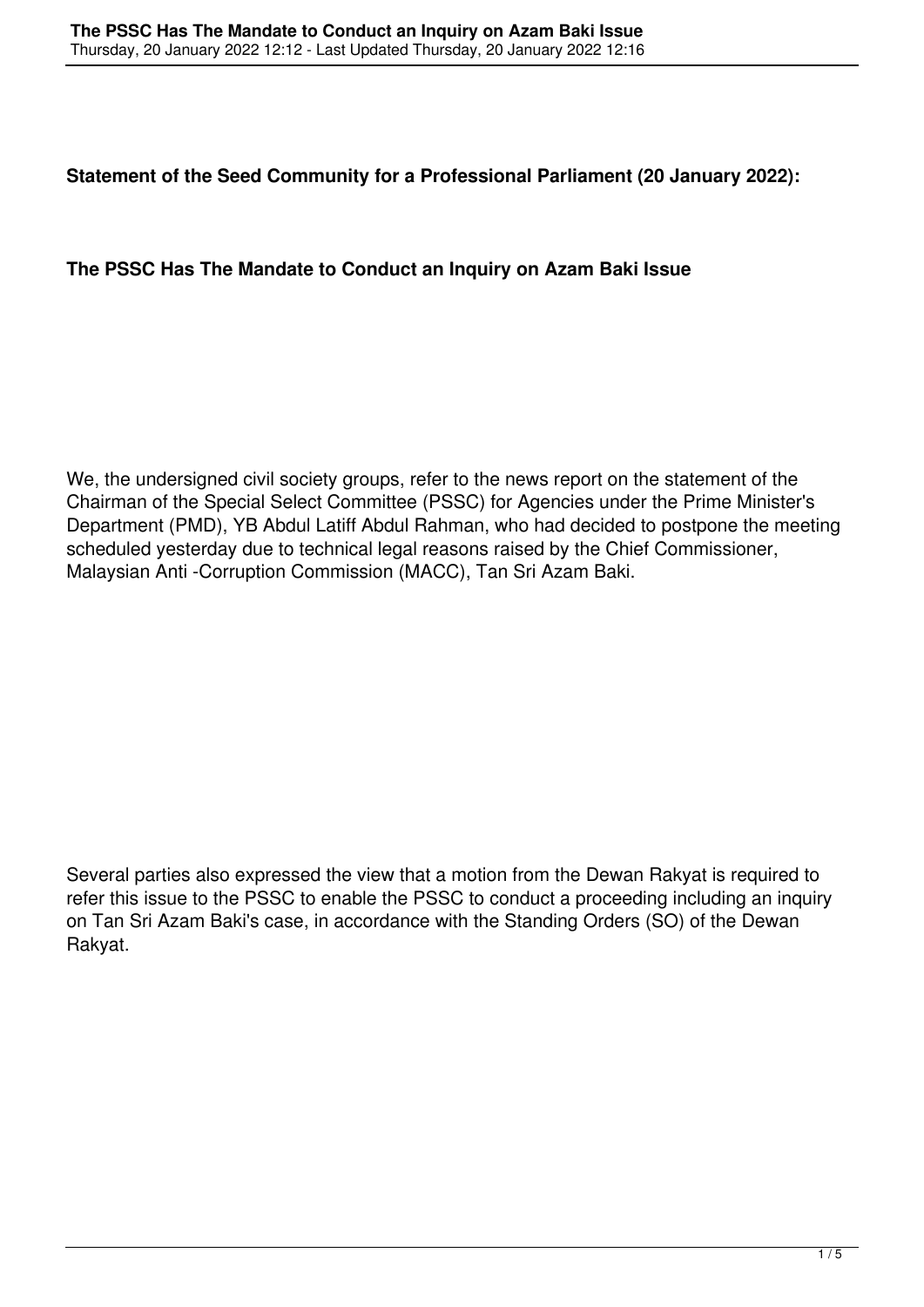We are of the view that the SO and terms of reference (TOR) for a PSSC should be read together with the purpose of forming PSSCs in harmony to enable PSSCs to carry out its functions effectively. Dewan Rakyat on 11 November 2020 passed a motion to form PSSCs and gave a mandate to the PSSC for Agencies under the PMD to scrutinise and evaluate the implementation of policies and operations related to agencies under the PMD such as MACC and its members. The current TOR of the PSSC for Agencies under the PMD also provides the power to call anyone before it from time to time in accordance with SO 83(2).

The mandate given by the Dewan Rakyat should be interpreted broadly that the PSSCs have been empowered to determine the issues that need to be studied or investigated and there is no need for a reference from Dewan Rakyat for each issue because the mandate has been broadly given. If the Dewan Rakyat reference is required for each issue that is to be studied or investigated by the PSSCs, it makes the PSSCs ineffective and at the same time defeating the purpose of the establishment of the PSSCs itself to perform an effective oversight function on agencies under the PMD.

The interpretation of these broad TOR has in fact also become a convention and custom by other current PSSCs where they themselves determine the issues to be studied and investigated without having to be referred by the Dewan Rakyat. For example, the PSSC on Women and Children Affairs and Social Development and the PSSC on Health, Science and Innovation have conducted meetings and hearings on issues in their jurisdiction without the need for reference by the Dewan Rakyat after a broad mandate has been given.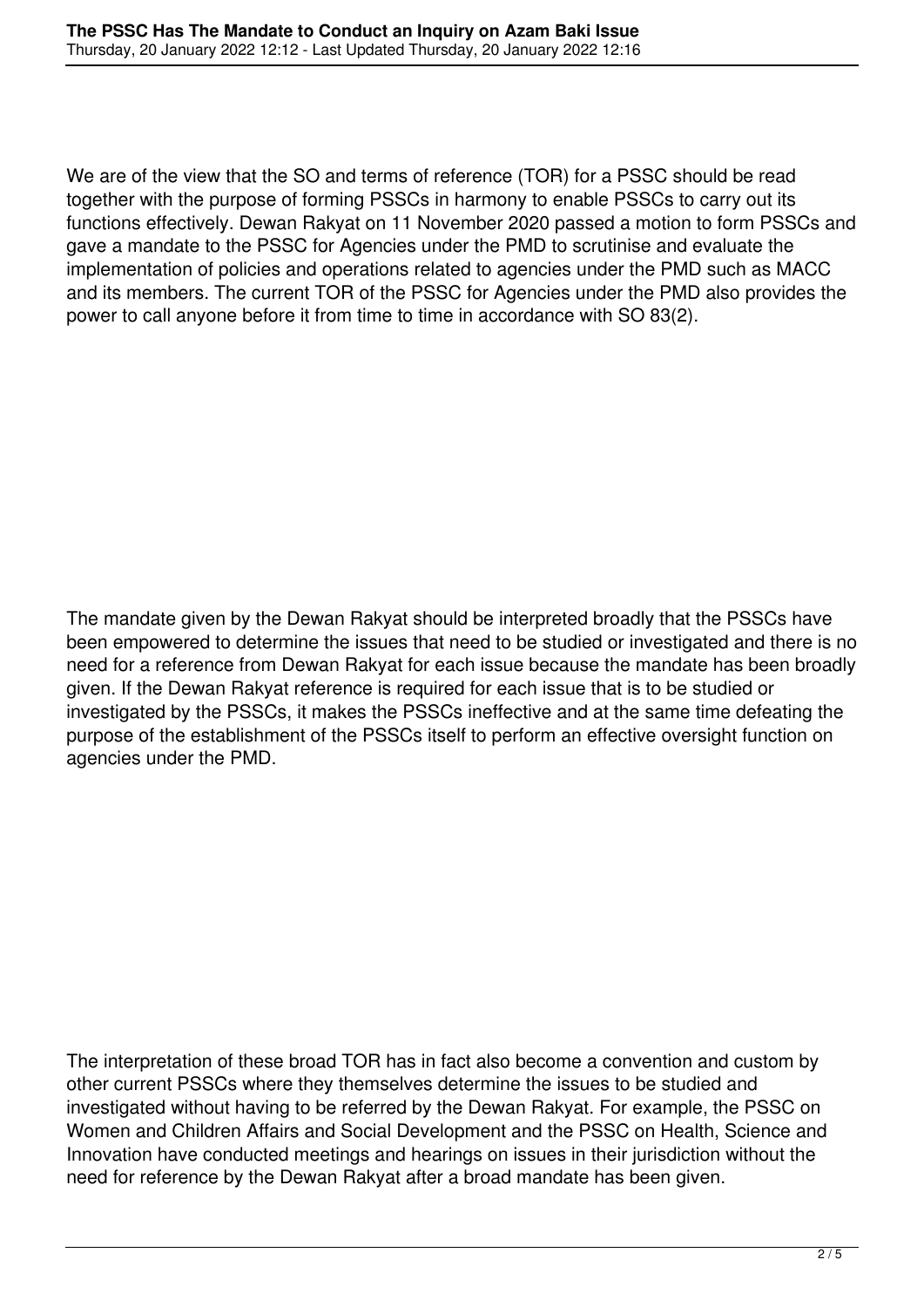This practice is also a common practice or convention by PSCs in countries with mature parliamentary democracy, especially the Westminster parliamentary system.

We would like to remind all parties, especially the Chairman of the PSSC and the Speaker of the Dewan Rakyat, that the interpretation of each issue that PSSCs want to take up needs reference from the Dewan Rakyat is a very narrow and regressive approach and will affect the operations of other PSSCs in future if this approach continues to be taken solely to prevent an inquiry into Tan Sri Azam Baki now. PSSCs should be given space to perform their functions independently to investigate issues that involve the public interest like this.

*This statement is initiated by the* 3**Seed Community for a Professional Parliament**, a network *of individuals active in civil society organisations, think tanks and academia working towards a professional Parliament that facilitates healthy policy competition between parties.*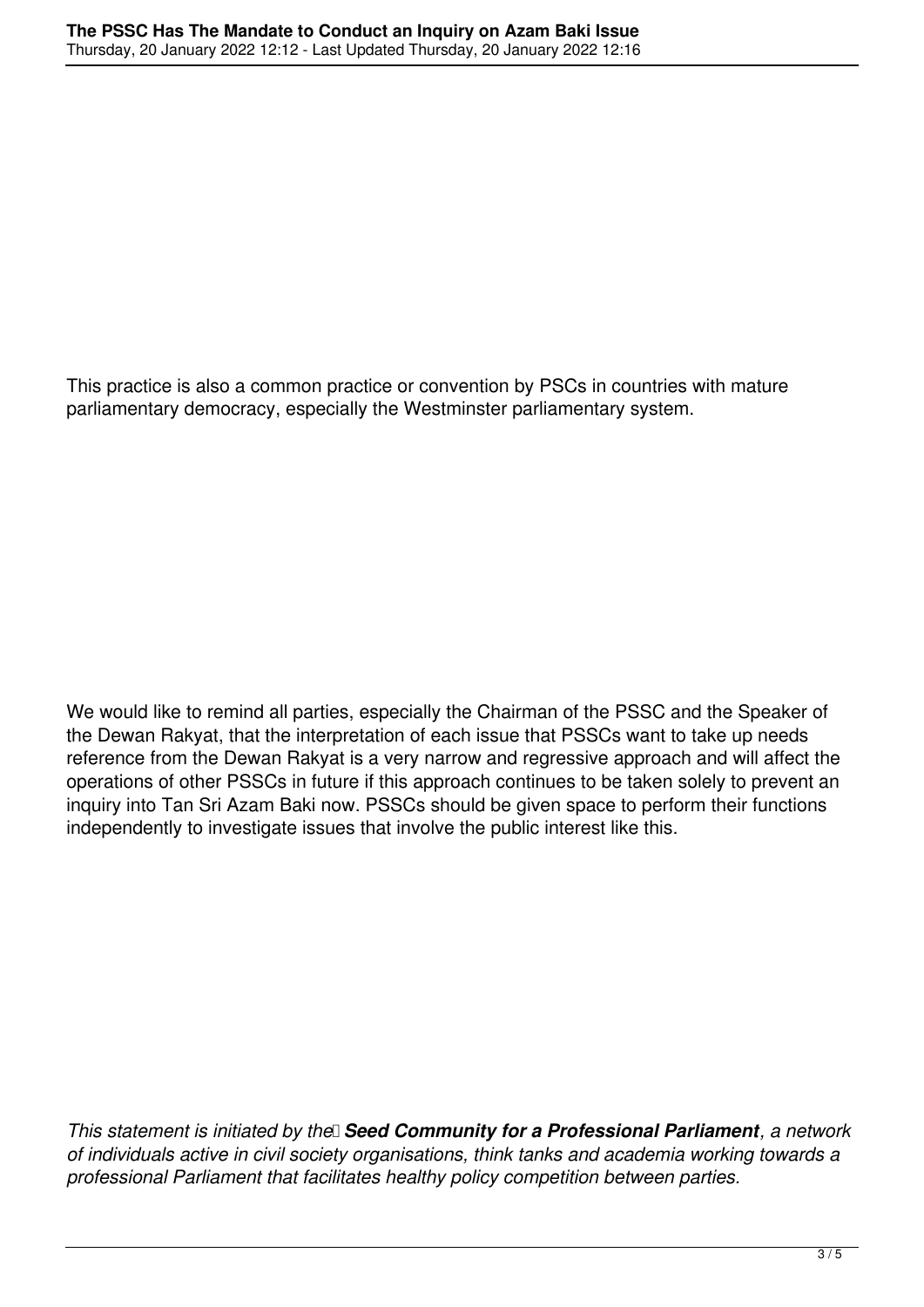Please visit our FB Page for more statements and campaign materials: https://www.facebook.c om/SC4PP

**Signed by:**

- 1. The Coalition for Free and Fair Elections (BERSIH)
- 2. Institute for Democracy and Economic Affairs (IDEAS)
- 3. Persatuan Pengundi Muda (Undi18)

## 4. ENGAGE